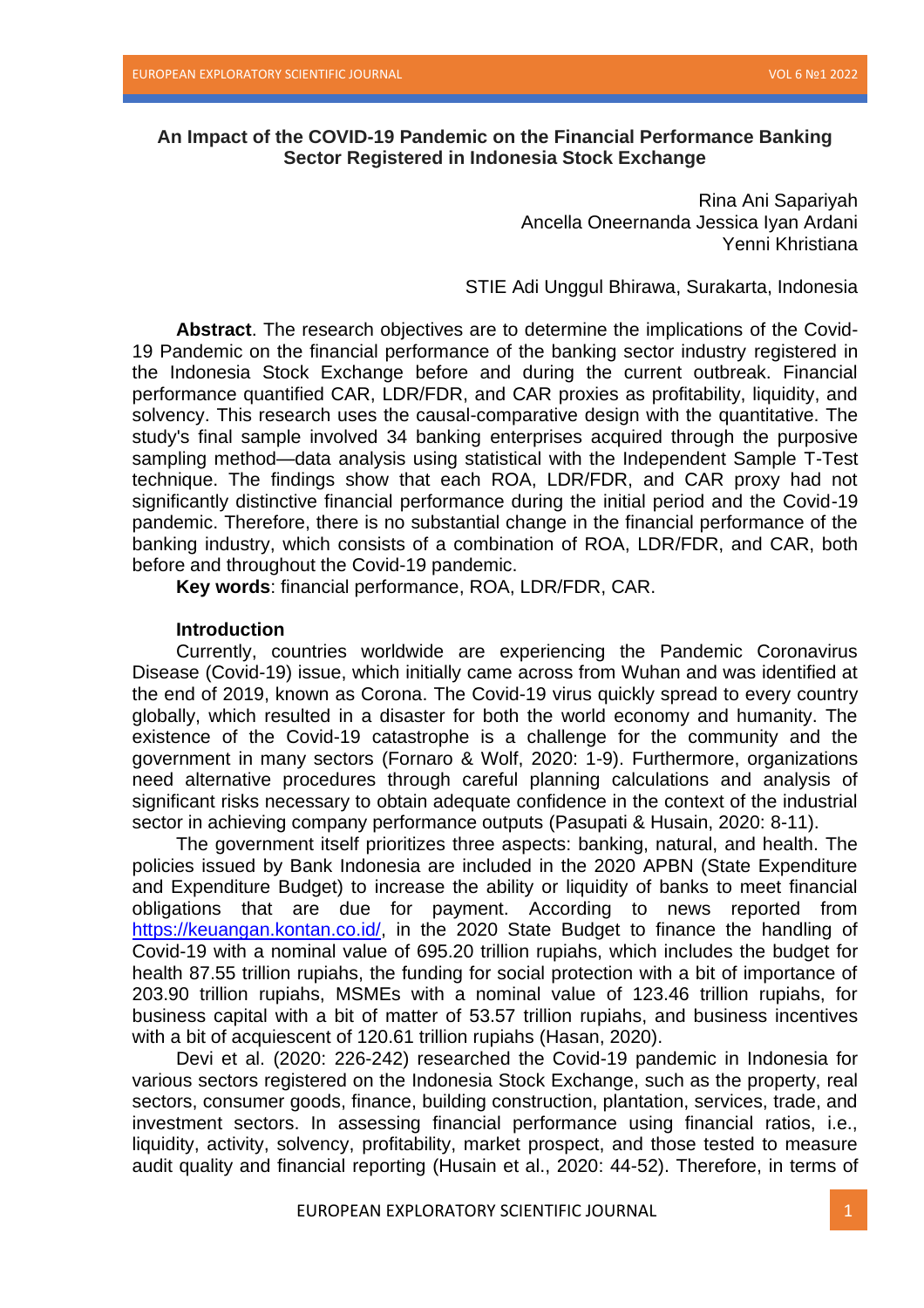profitability measurement will use ROA, this is because the definition of the ROA ratio is the size of the profit or profitability obtained by a company. The assessment to measure liquidity uses LDR/FDR because this ratio determines the amount of bank financing from third parties; the higher the percentage, the greater the financial risk and the higher the profit (Kadim et al., 2017: 107-126). The assessment to measure solvency uses CAR because the CAR ratio provides an overview of a bank's ability to maintain the stability of its capital; the higher the ratio, the better the bank's capital system. Financial performance has a relationship with CAR; namely, if the ratio value is high, it will be directly proportional to the trust given by service users to banks and vice versa. This also affects the bank's profitability so that it impacts improving the performance of the bank's finances (Usman et al., 2019).

In prior research, Wahyuni & Sukirno (2016: 1-5) concluded that all financial ratios differ between the two ASEAN countries, except the CAR ratio. On average, Indonesia has a ratio of ROA, NPL, NIM, and CAR with better performance than the other two countries in ASEAN. In contrast, the LDR ratio shows that it is better than the average of other ASEAN countries. Research of Thayib et al. (2017: 99-109) identified different financial ratios between conventional and Islamic banks. Islamic banks have CAR, DER, and LDR ratios with better performance, while conventional banks have ROA and ROE NPL ratios. The study from Sapariyah et al. (2017: 9-14) shows a CAR, NPL, ROA, ROE, LDR betwixt Conventional banks with Sharia banks have a significant contrariety. Research from (Sutrisno et al., 2020) states that the profitability yield as measured by ROE and NOM has a considerable effect, and the financing to deposit ratio is also significantly different. At the same time, ROA, CAR, NPF, and OEIR are not predisposed by the Covid-19 pandemic. The study from Ristanto (2021) also tested a difference among the large and small bank groups. The results show that NPL, LDR, and ROE produce significance, and a CAR is also significantly different. ROA and BOPO are not distinctive due to the Covid-19 pandemic condition. The analysis of solving the difference test in the feasibility of the model requires normality and homogeneity of the data before proving the hypothesis. However, Stanislaus S. Uyanto (2009), if one or both of the above test characteristics are generally not hand out or come from the equal variance, nonparametric statistical tests can be carried out with an alternative *Mann-Whitney Test* approach (Husain & Syniuta, 2020: 1-7).

Several previous studies have obtained different results; this indicates that inconsistency regarding the Covid-19 pandemic can pose a threat, so further research is needed to find out if Covid-19 impacts the financial performance of banks to see the interpretation of these banks in dealing with the Covid-19 pandemic. Therefore, this study analyzing differences in finance performance is essential to be studied further. This research has the function of determining the impact of the Covid-19 Pandemic on the financial performance of the banking sector industry registered in the Indonesia Stock Exchange before and during the current outbreak. Financial performance quantified CAR, LDR/FDR, and CAR proxies as profitability, liquidity, and solvency.

## **Theoretical Framework, Research Model**

Banks collect people's money and redistribute it to the people, with the aim that banks can support the improvement of the standard of living of many people and have a positive impact on the welfare of society in general. The bank's functions include financial intermediaries, trust agents, development, and services. Measuring financial performance is crucial because the actions taken can affect banking decisions, and banking operations are susceptible to the growth and collapse of a country's economy.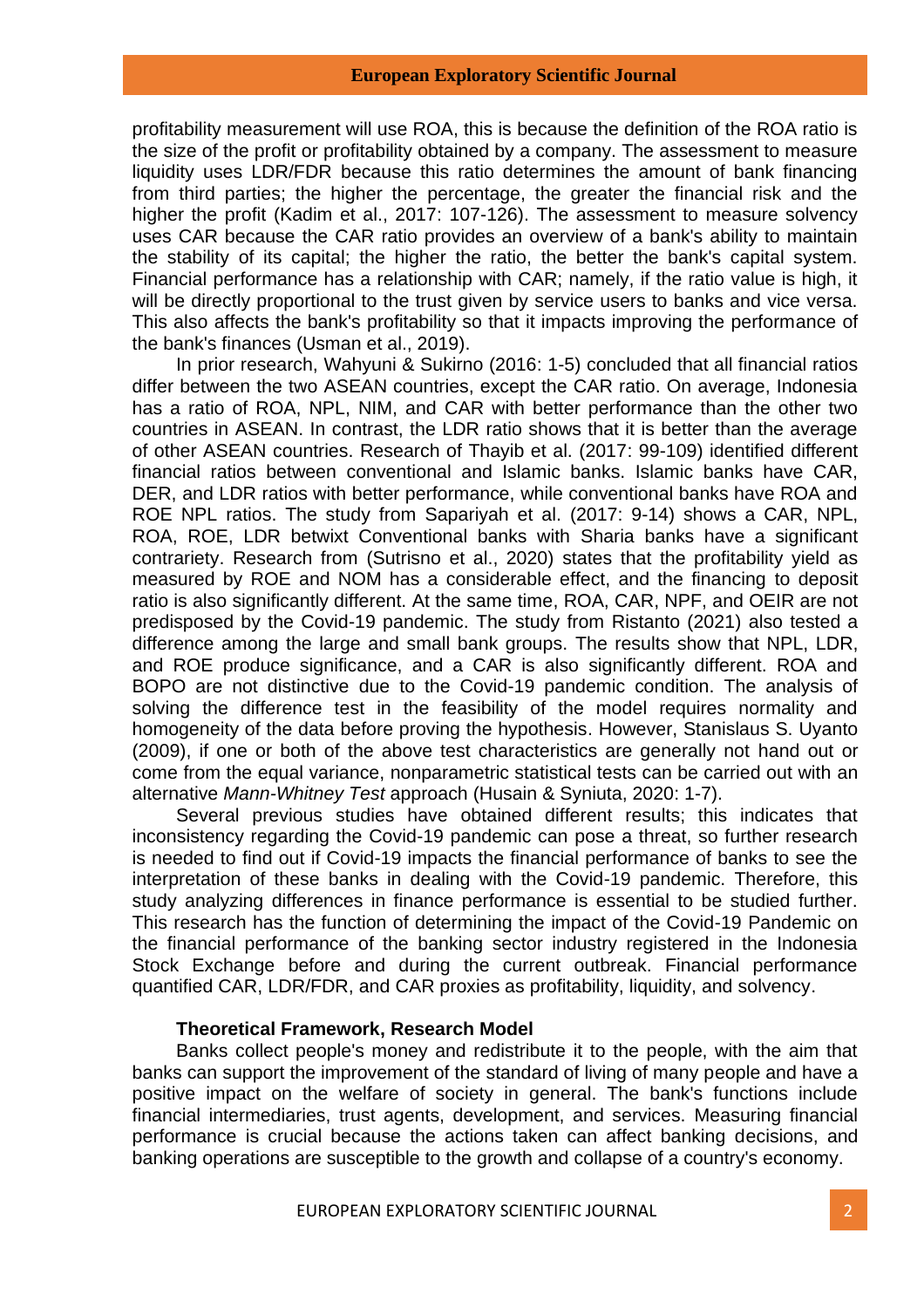Profitability is the capacity of a bank to create or earn profits used to determine the effectiveness and efficiency of the bank in generating profits. Profitability is also a barometer of a bank's health (McKinsey & Company, 2021). ROA is a ratio used to assess the ability of bank management to generate income through the use of firm assets (Khrawish, 2011: 148-159). ROA proxy in this study computed as follows:

| i able 1. Rating of Commercial Bank ROA Healthiness |                                    |  |  |
|-----------------------------------------------------|------------------------------------|--|--|
| Ratio                                               | Explication                        |  |  |
| $ROA \geq 1.5$ percent                              | <b>Efficient and Effective</b>     |  |  |
| $ROA \leq 1.5$ percent                              | <b>Efficient and not Effective</b> |  |  |
| Source: Bank Indonesia Regulation                   |                                    |  |  |

 $1.$  Doting of Commercial Bank BOA Healthiness

ROA is assigned by the formula:

#### $ROA =$ Net Income After Tax Total Assets x100%

*Source*: Titman, Keown & Martin, 2013, in Husain et al. (2020: 44-52)

Liquidity ratio, namely the ability of bank management to obtain sufficient funds to pay all of its obligations, including those made to its customers at any time (Kuncoro, 2016: 255). The liquidity measure used in this study is 'LDR'. LDR is calculated utilizing the formula:

> $LDR/FDR =$ Amount of Credits Granted Total Capital <sup>+</sup> Total Third Party Funds x100%

| Ranking                                                           | Ratio                 | Explication                                           |  |  |
|-------------------------------------------------------------------|-----------------------|-------------------------------------------------------|--|--|
|                                                                   | $50\% < LDR < 75\%$   | The quality of bank liquidity is very adequate.       |  |  |
|                                                                   |                       | Although there are minor weaknesses, they are not     |  |  |
|                                                                   |                       | significant to be ignored.                            |  |  |
| 2                                                                 | $75\% < LDR < 85\%$   | The quality of bank liquidity is adequate. Although   |  |  |
|                                                                   |                       | there are minor weaknesses, the error can be          |  |  |
|                                                                   |                       | resolved in everyday business activities.             |  |  |
| 3                                                                 | $85\% < LDR < 100\%$  | The quality of bank liquidity is quite adequate.      |  |  |
|                                                                   |                       | Although there are minimum weaknesses fulfilled,      |  |  |
|                                                                   |                       | the error can be needed attention management.         |  |  |
| 4                                                                 | $100\% < LDR < 120\%$ | The quality of bank liquidity is less adequate.       |  |  |
|                                                                   |                       | However, there are significant aspects of credit risk |  |  |
|                                                                   |                       | which need corrective action as soon as possible.     |  |  |
| 5                                                                 | LDR > 120%            | The quality of bank liquidity is not adequate.        |  |  |
|                                                                   |                       | However, there are significant aspects of credit      |  |  |
|                                                                   |                       | which need corrective action<br>outside<br>risk.      |  |  |
|                                                                   |                       | management ability.                                   |  |  |
| Source: Bank Indonesia Circular Letter Number13/24/DPNP Year 2011 |                       |                                                       |  |  |

Table 2. Rating of Commercial Bank LDR Healthiness

Solvency measures a bank's ability to bear unavoidable losses and the size of its wealth owned by its shareholders (Dell'Ariccia et al., 2018). The solvency ratio utilized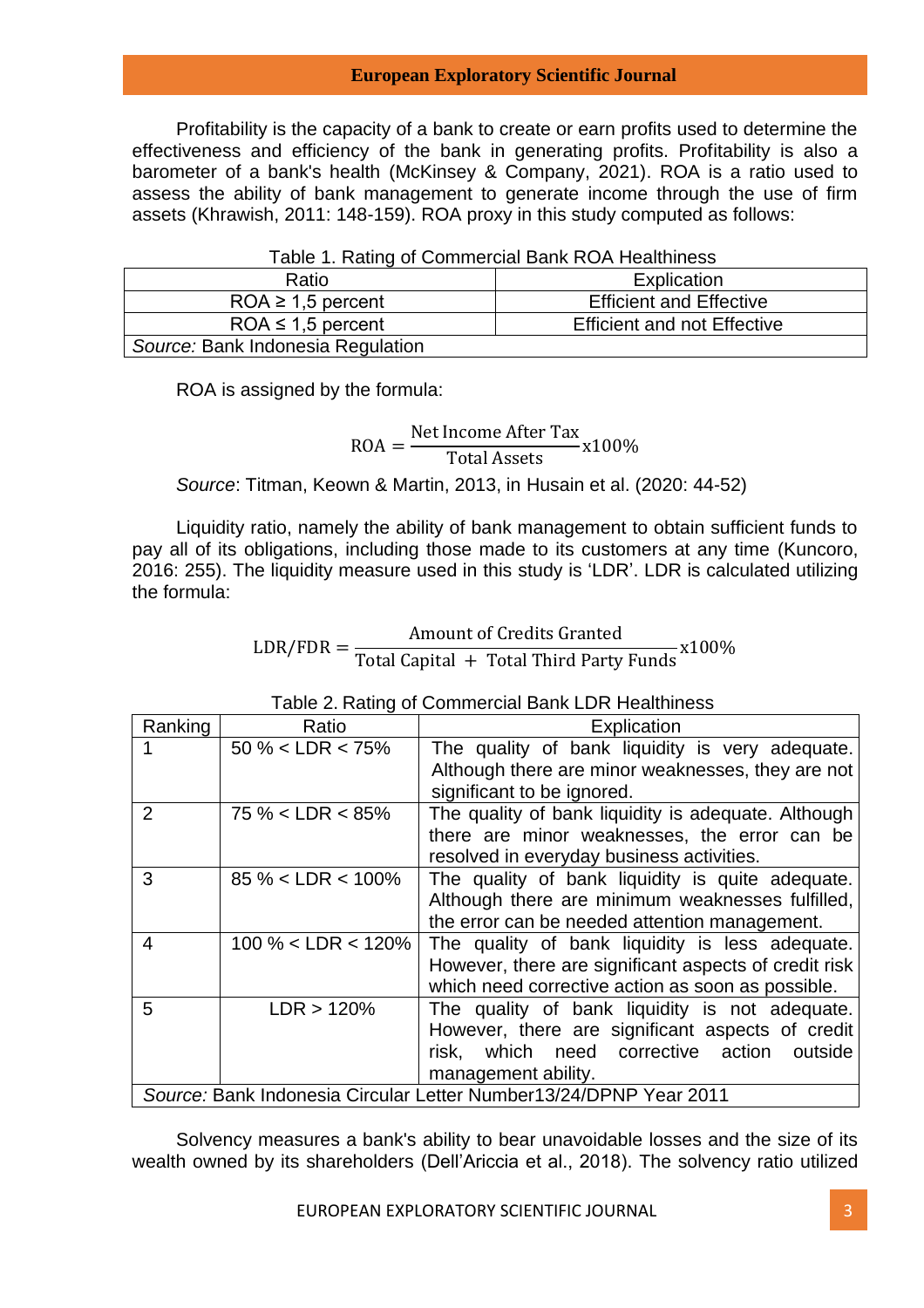in this study i.e., Capital Adequacy Ratio (CAR). CAR proxy in this study computed as follows:

$$
CAR = \frac{Equity}{Risk - Weight Assets} \times 100\%
$$

*Source:* Bank Indonesia Regulation Number 13/1/PBI/2011

|                                    | rable 5. Rating of Commercial Darin CAR Fleatunitess |                                                         |  |  |
|------------------------------------|------------------------------------------------------|---------------------------------------------------------|--|--|
| Ranking                            | Ratio                                                | Explication                                             |  |  |
|                                    | $CAR \geq 14 \%$                                     | The bank has very sufficient quality and capital        |  |  |
|                                    |                                                      | sufficiency relative to its risk profile, escorted by   |  |  |
|                                    |                                                      | powerful funding<br>management following<br>its         |  |  |
|                                    |                                                      | businesses characteristics, weight, and intricacy.      |  |  |
| $\overline{2}$                     | 11 % $\leq$ CAR $<$ 14%                              | Banks have sufficient quality and adequate capital      |  |  |
|                                    |                                                      | sufficiency relative to their risk profile, escorted by |  |  |
|                                    |                                                      | reasonably strong funding management following          |  |  |
|                                    |                                                      | the characteristics, business weight, and intricacy     |  |  |
|                                    |                                                      | of the bank's business.                                 |  |  |
| 3                                  | $10 \% \leq$ CAR < 11%                               | Banks have sufficient quality and adequate capital      |  |  |
|                                    |                                                      | sufficiency relative to their risk profile, escorted by |  |  |
|                                    |                                                      | reasonably strong funding management with the           |  |  |
|                                    |                                                      | bank's business characteristics, business weight,       |  |  |
|                                    |                                                      | and intricacy.                                          |  |  |
| 4                                  | $8\% <$ CAR $<$ 10%                                  | Banks have insufficient quality and capital less        |  |  |
|                                    |                                                      | sufficiency relative to their risk profile, escorted by |  |  |
|                                    |                                                      | weak funding management following the bank's            |  |  |
|                                    |                                                      | business's characteristics, business scale, and         |  |  |
|                                    |                                                      | intricacy.                                              |  |  |
| 5                                  | $CAR \leq 5\%$                                       | insufficient quality and<br>Banks have<br>capital       |  |  |
|                                    |                                                      | sufficiency relative to their risk profile, escorted by |  |  |
|                                    |                                                      | fragile funding management compared to the              |  |  |
|                                    |                                                      | characteristics, business weight, and intricacy of      |  |  |
|                                    |                                                      | the bank's business.                                    |  |  |
| Source: Bank Indonesia Circulation |                                                      |                                                         |  |  |

Table 3. Rating of Commercial Bank CAR Healthiness

The research model is following a pattern as:



Fig 1. Research Model. *Source:* Adopted by Wahyuni & Sukirno (2016)

Against act to the research purpose, the consequence alternative hypothesis is

EUROPEAN EXPLORATORY SCIENTIFIC JOURNAL 4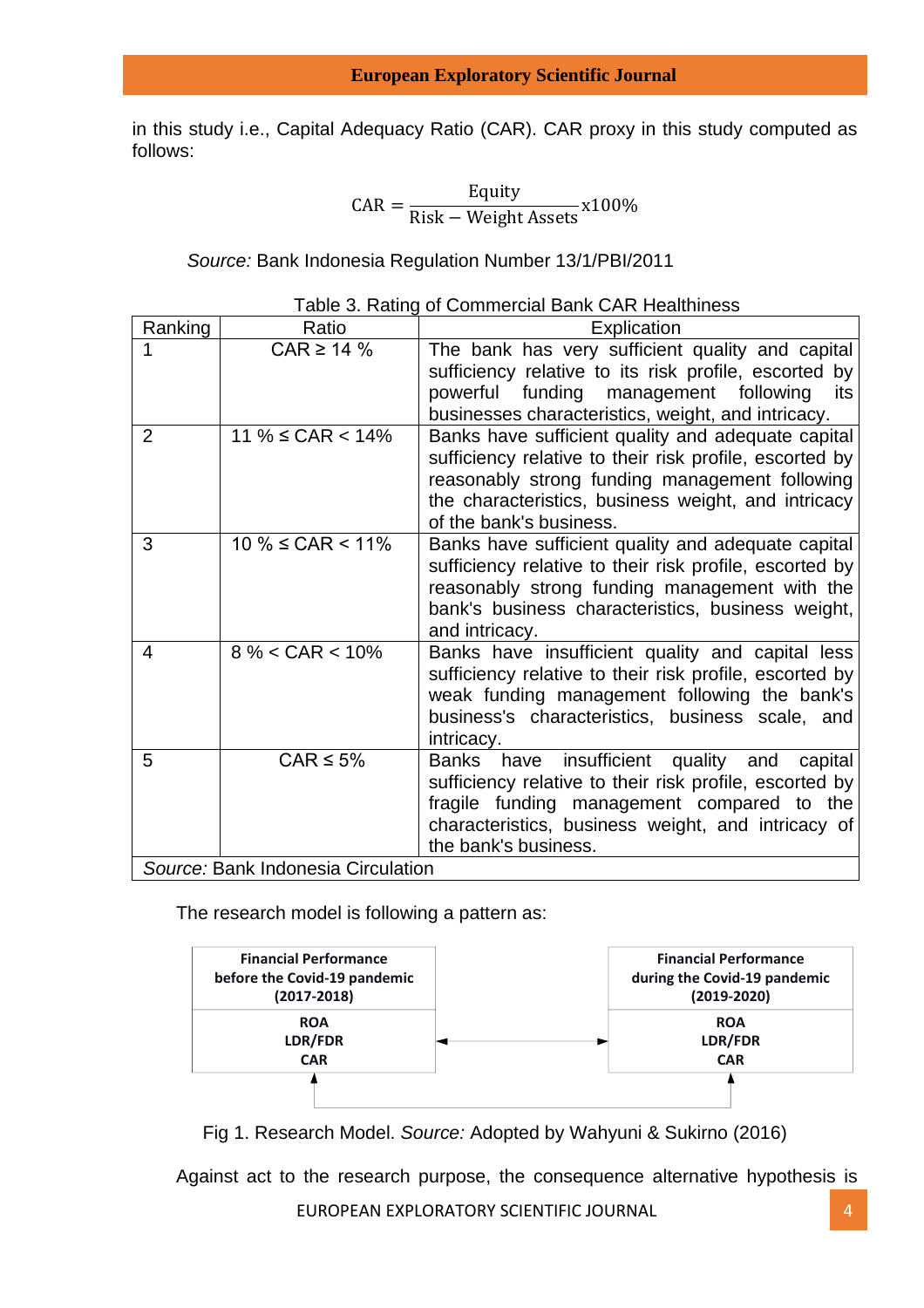stated:

- H<sub>1</sub>: There is diversity significance betwixt the measurement of ROA Proxy among financial performance before the Covid-19 pandemic (2017-2018) with during the Covid-19 pandemic (2019-2020)
- H<sub>2</sub>: There is diversity significance betwixt the measurement of CAR Proxy among financial performance before the Covid-19 pandemic (2017-2018) with during the Covid-19 pandemic (2019-2020)
- H3: There is diversity significance betwixt the measurement of LDR/FDR Proxy among financial performance before the Covid-19 pandemic (2017-2018) with during the Covid-19 pandemic (2019-2020)

## **Research Methods**

This research uses the causal-comparative design, a research pattern that quests to find a linkage among independent and dependent variables subsequent event or action that has happened (Salkind, 2010). According to Arikunto (2016: 6), the comparative analysis proposed to reunite the have contents in 2 (two) conditions, in case the two set up are equal, or there are distinctive if differences have come across the better conditions in which location (Husain & Syniuta, 2020: 1-7). In addition, this research utilizes the quantitative approach with sampling method by purposive. Research data involve a population of 43 (forty-three) bank financial statements registered on the Indonesian Stock Exchange (IDX) with a period before and during the pandemic in 2017-2020.

The data analysis technique utilized the t-test independent verification appropriately. The distinctive t-tests specified in case two un-relation samples had outstanding average scores appealed to the standard error (Ghozali, 2017: 64). To construe for t-test, the initial stage decides α grade and degree of freedom and appeals the t-statistics in conjunction with the t-table. The significance probability assigned is 0.05 with the criterion for approves of the hypothesis if the t-count is higher the t-table score (H<sub>0</sub> is accept), or vice versa (Ha is accept).

# **Results**

*Descriptive Statistics*

|                                     |       |        | Min. Score   Max. Score   Mean Score | Std. Deviation<br>Score |
|-------------------------------------|-------|--------|--------------------------------------|-------------------------|
| ROA before Covid-19 Pandemic        | 0.25  | 4.00   | 2.1221                               | 0.98798                 |
| ROA during Covid-19 Pandemic        | 0.09  | 4.00   | 1.5856                               | 1.12978                 |
| LDR before Covid-19 Pandemic        | 56.47 | 145.25 | 90.8941                              | 14.56207                |
| LDR during Covid-19 Pandemic        | 56.97 | 163.10 | 91.9394                              | 24.69726                |
| <b>CAR before Covid-19 Pandemic</b> | 14.11 | 29.58  | 20.8085                              | 3.41286                 |
| <b>CAR during Covid-19 Pandemic</b> | 15.45 | 31.04  | 21.1103                              | 3.49474                 |
| Source: Author's Elaborate (2022)   |       |        |                                      |                         |

Table 4. Descriptive statistic from analysis test yields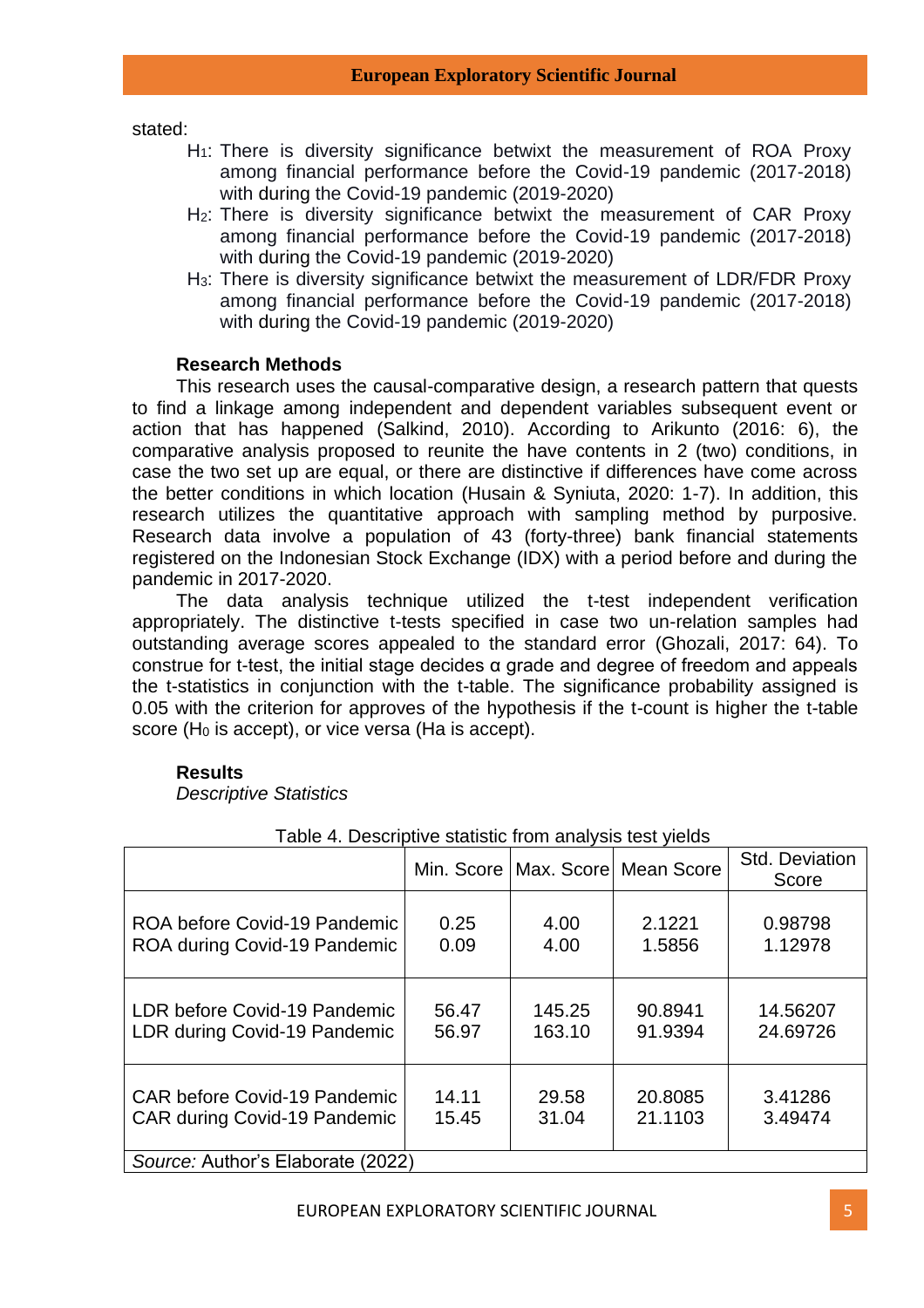Table 4 in view above, ROA proxy before the Covid-19 pandemic had a nethermost score of 0.25, a maximum weight of 4.00, and the mean score of 2.1221, with a standard deviation score of 0.98798 from yield observations in this study. ROA proxy during the Covid-19 pandemic had a nethermost score of 0.09, a maximum weight of 4.00, and the mean score of 1.5856, with a standard deviation score of 1.12987 from yield observations in this study. LDR proxy before the Covid-19 pandemic had a nethermost score of 56.47, a maximum weight of 145.25, and the mean score of 90.8941, with a standard deviation score of 91.9394 from yield observations in this study. LDR proxy during the Covid-19 pandemic had a nethermost score of 56.97, a maximum weight of 163.10, and the mean score of 91.9394, with a standard deviation score of 24.69726 from yield observations in this study. CAR proxy before the Covid-19 pandemic had a nethermost score of 14.11, a maximum weight of 29.58, and the mean score of 20.8085, with a standard deviation score of 3.41286 from yield observations in this study. CAR proxy during the Covid-19 pandemic had a nethermost score of 15.45, a maximum weight of 31.04, and the mean score of 21.1103, with a standard deviation score of 3.49474 from yield observations in this study.

## *Data Normalcy*

Data normalcy for this research utilizes of Kolmogorov-Smirnov (K/S) test from the runs program with yield as follows:

|                                  |                                     | K/S Score | Prob. Score |
|----------------------------------|-------------------------------------|-----------|-------------|
|                                  | ROA before Covid-19 Pandemic        | 0.535     | 0.937       |
|                                  | ROA during Covid-19 Pandemic        | 0.581     | 0.889       |
|                                  | LDR/FDR before Covid-19 Pandemic    | 0.942     | 0.337       |
|                                  | LDR/FDR during Covid-19 Pandemic    | 1.201     | 0.112       |
|                                  | <b>CAR before Covid-19 Pandemic</b> | 0.535     | 0.527       |
|                                  | CAR during Covid-19 Pandemic        | 0.581     | 0.914       |
| Source: Processing Output (2022) |                                     |           |             |

## Table 5. The Yield of K/S Test

Table 5 above expositions the overall construct of probability score of the Kolmogorov-Smirnov test have higher than 0.05; thus, there is has fulfilled with data normalcy assumption.

# *Homogeneity Test*

| Table 6. The Yield of Homogeneity of Variances Test |                               |            |  |
|-----------------------------------------------------|-------------------------------|------------|--|
| dF(1;2)                                             | <b>Levene Statistic Score</b> | Sig. Score |  |
| 1:66                                                | 2.927                         | 0.092      |  |
| Source: Processing Output (2022)                    |                               |            |  |

Table 6 above expositions the banking financial performance from each one of CAR, LDR/FDR, and CAR is 0.092, counting that the financial performance in three-of construct has the equal variance; in other phrases, there is no distinctive significance before and during the Covid-19 pandemic.

# *Independent-Samples T-test*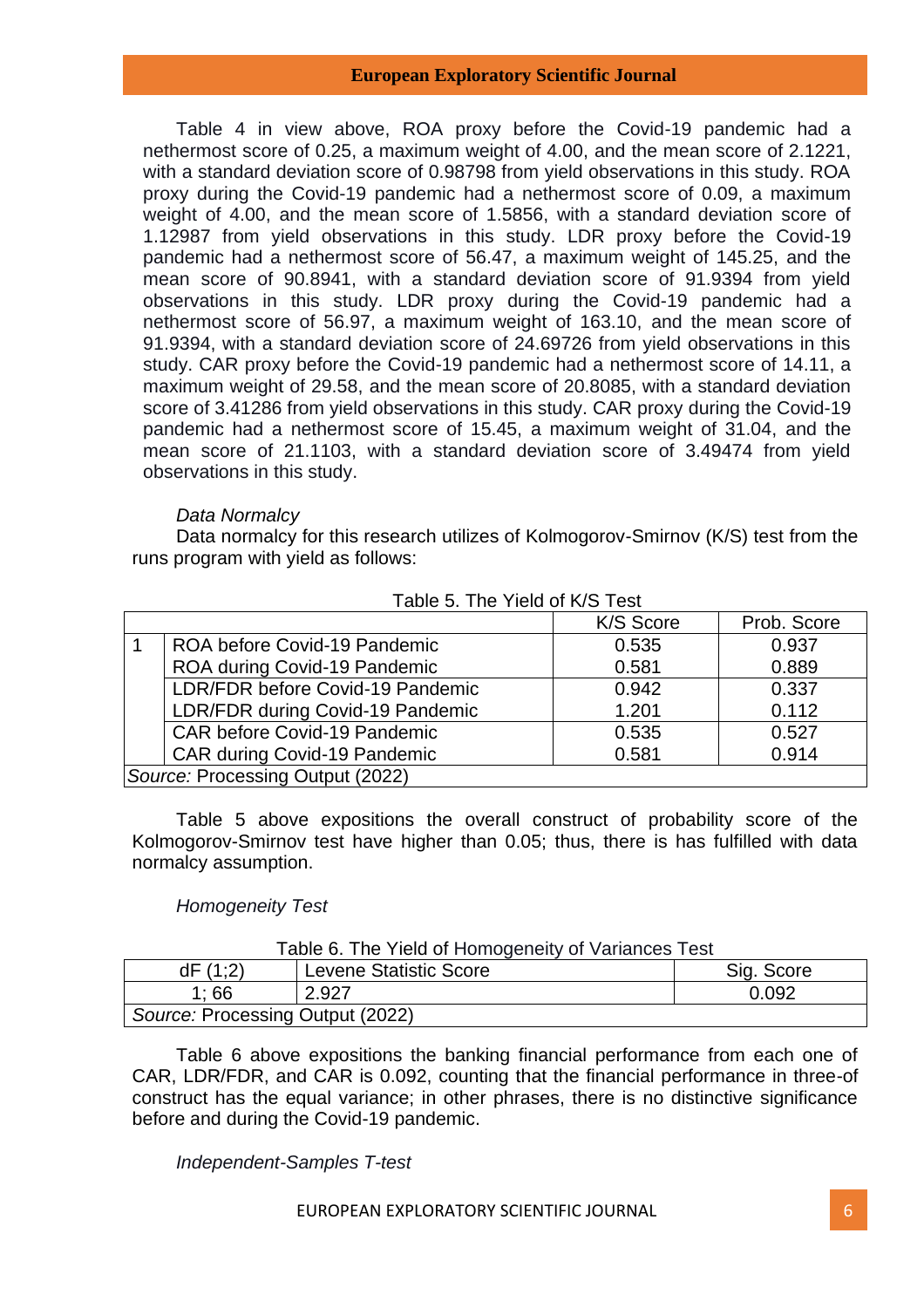| <u>I avic T. TIJC TICIU INCLAP UI <i>IIIUCPCIIUCIII</i>-J<i>aIIIPICS T-T</i>CSIS</u> |                             |            |            |         |
|--------------------------------------------------------------------------------------|-----------------------------|------------|------------|---------|
|                                                                                      |                             | F-Levene's | Sig. Score | t-Stats |
|                                                                                      |                             | Score      |            |         |
| <b>ROA</b>                                                                           | Equal variances assumed     | 0.779      | 0.381      | 2.084   |
|                                                                                      | Equal variances not assumed |            |            | 2.084   |
| LDR/FDR                                                                              | Equal variances assumed     | 3.062      | 0.065      | 0.125   |
|                                                                                      | Equal variances not assumed |            |            | 0.125   |
| <b>CAR</b>                                                                           | Equal variances assumed     | 0.010      | 0.269      | 0.360   |
|                                                                                      | Equal variances not assumed |            |            | 0.360   |
| Source: Processing Output (2022)                                                     |                             |            |            |         |

Table 7. The Yield Recap of *Independent-Samples T-Tests*

Table 7 above expositions the ROA on the financial performance category ere and during the Covid-19 pandemic generates an F-score of 0.779 with a significant probability of 0.381 more than 0.05 ( $H_1$  is rejected). It means that no essential distinctions in ROA registered on the IDX ere and throughout the Covid-19 outbreak. The LDR/FDR on the financial performance category ere and during the Covid-19 pandemic generates an F-score of 3.062 with a significant probability of 0.065 more than 0.05 (H<sup>2</sup> is rejected). It means that no essential distinctions in LDR/FDR registered on the IDX ere and throughout the Covid-19 outbreak. Finally, the CAR on the financial performance category ere and throughout the Covid-19 pandemic generates an F-score of 0.010 with a significant probability of 0.269 more than 0.05 ( $H_3$  is rejected). It means that no essential distinctions in CAR registered on the IDX ere and throughout the Covid-19 outbreak.

## **Discussion**

Yield from data processing and further hypothesis proof, the following spelled out, i.e.:

*a.* There is no diversity in the profitability with ROA yielded of these prior studies and conducted before and during the Covid-19 pandemic. This is strengthened by a prior study (Thayib et al., 2017: 99-109; Sutrisno et al., 2020; Ristanto, 2021), which expositions that banking profitability can be managed throughout the Covid-19 pandemic. There is support for the stimulus and policy initiatives of the Indonesian government. The regulation was implemented from improvising supervision of the banking sector and creating a solid financial sect; bank management must pay more attention to bank performance to maintain a healthy ratio. Furthermore, banking applies the regulation of Financial Services Authority Number 17/POJK.03/2021, which is about the National Economic stimulus as a result of the impact of the spread of the coronavirus; of course, by conducting credit injections and restructuring bank loans to maintain financial system stability, banks also implement credit rescheduling, which is used to rearrange debt by reducing installments and help debtors who have financial difficulties.

*b.* There is no diversity in the liquidity with LDR/FDR yielded of these prior studies and conducted before and during the Covid-19 pandemic. Initial research strengthens this (Wahyuni & Sukirno, 2016: 1-5; Thayib et al., 2017: 99-109; Sapariyah et al., 2017: 9-14; Sutrisno et al., 2020: 125-136; Ristanto, 2021), where the proceeds of the study did not exposition any distinctive in liquidity performance before and throughout the pandemic on the passage of the bank due to aggressive government policies to stabilize and manage liquidity and funding. The policy has a necessary sway in works to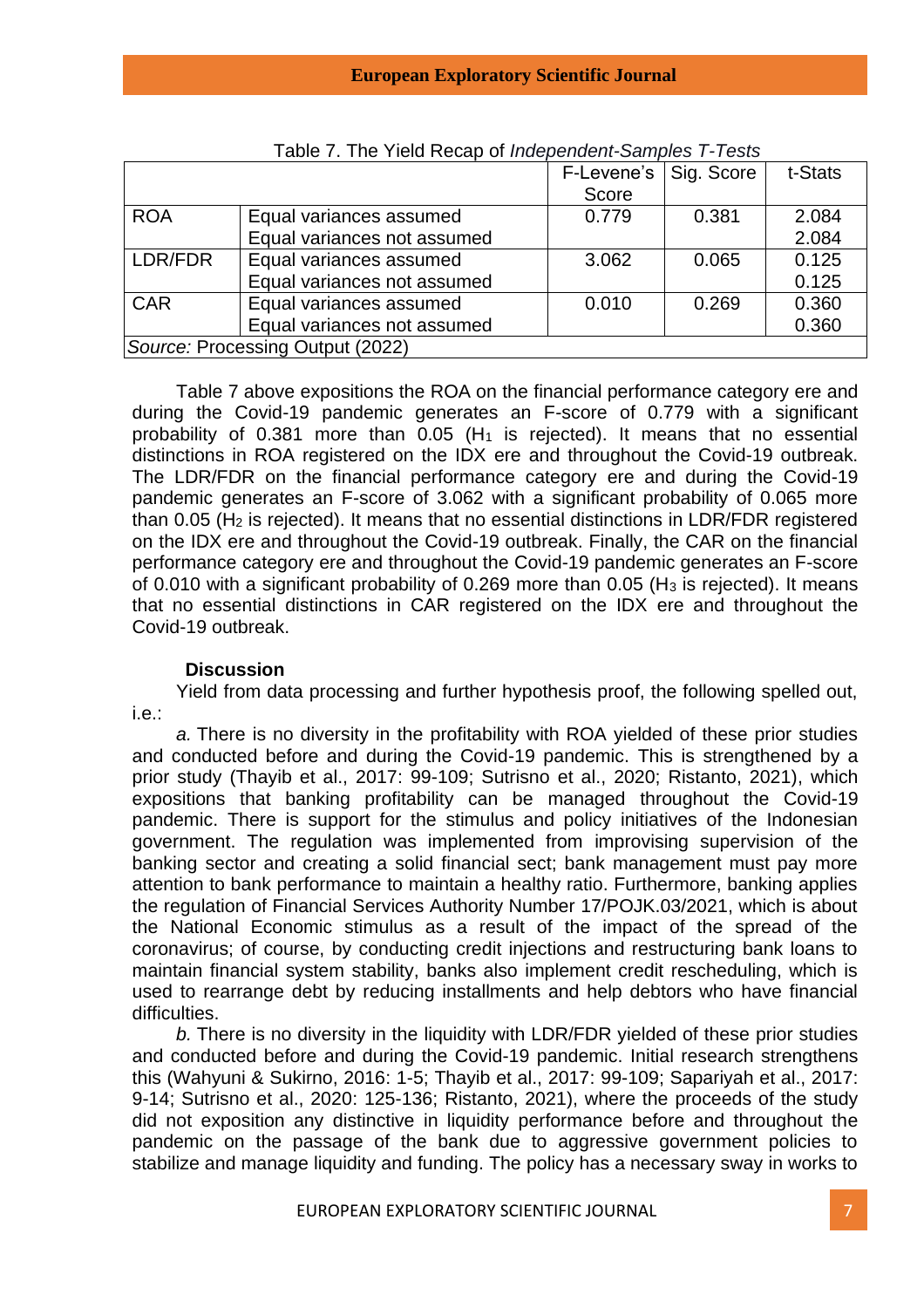prop the liquidity performance of banks throughout the pandemic; the policy in inquiry is Government Regulation Number 33 of 2020, which states that IDIC will function funds up to a maximum of 30 percent with a tenor of one month of IDIC assets, as well as five prolongations. The holdings of the LPS that have been placed have contributed to the increase in liquidity, which causes the performance of liquidity to remain stable despite the pandemic.

*c.* There is no diversity in the solvency with CAR yielded of these prior studies and conducted before and during the Covid-19 pandemic. This is strengthened by a prior study (Wahyuni & Sukirno, 2016: 1-5; Sutrisno et al., 2020) , where the proceeds of the study exposition that the variable of equity performance belongs in the excellent criterion throughout or before the pandemic aggressive works from the government objective. At managing the stability of liquidity and funding of National Banks have utilized the performance of banking capital not differ. The existence of PMK No.70/PMK.05/2020 positioning funds of 30 trillion rupiahs to banks managed by SOEs indicates that these funds will be placed in the form of deposits, thus making the additional funds given to maintain the stability of capital in banking.

#### **Conclusion**

According to the findings and discussions, the inference as follows:

1. ROA does not exposition a significant distinction for banking financial performance among the initial period and throughout the Covid-19 pandemic.

2. LDR/FDR does not exposition a significant distinction for banking financial performance among the initial period and throughout the Covid-19 pandemic.

3. CAR does not exposition a significant distinction for banking financial performance among the initial period and throughout the Covid-19 pandemic.

4. There is no substantial change in the financial performance of the banking industry, which consists of a combination of ROA, LDR, and CAR, both before and throughout the Covid-19 pandemic.

The suggestion in this study, i.e., bank management must monitor the performance system created by the bank to ensure it can provide a stable ratio value through several ways, including operational efficiency, increasing commission-based or fee-based income, and suppressing the increase in bad loans on non-performing loans (NPL). Bank management also can maintain a liquid condition in various ways, including extending the maturity of all bank liabilities except when interest rates are expected to fall, diversifying bank sources of funding, maintaining a stable term structure. In addition, balance for assets and liability improves the liquidity position by shifting less marketable assets to more marketable ones. Finally, since there is no significant distinction in CAR betwixt before and throughout the Covid-19 outbreak, bank management can maintain capital adequacy in two ways: direct banking capital participation from controlling shareholders or stopping dividend distribution. Other studies planned to develop this research need to add additional aspects such as operational efficiency (OE), credit risk (CR), and market risk (MR) in the longer term to obtain the best results and comprehensive information.

#### **References**

Arikunto, S. (2016). Prosedur Penelitian Suatu Pendekatan Praktik. Jakarta: Rineka Cipta.

Bank Indonesia Circular Letter. (2011). Bank Indonesia Circular Letter No.13/24/DPNP Year 2011 concerning Assessment of the Soundness of Commercial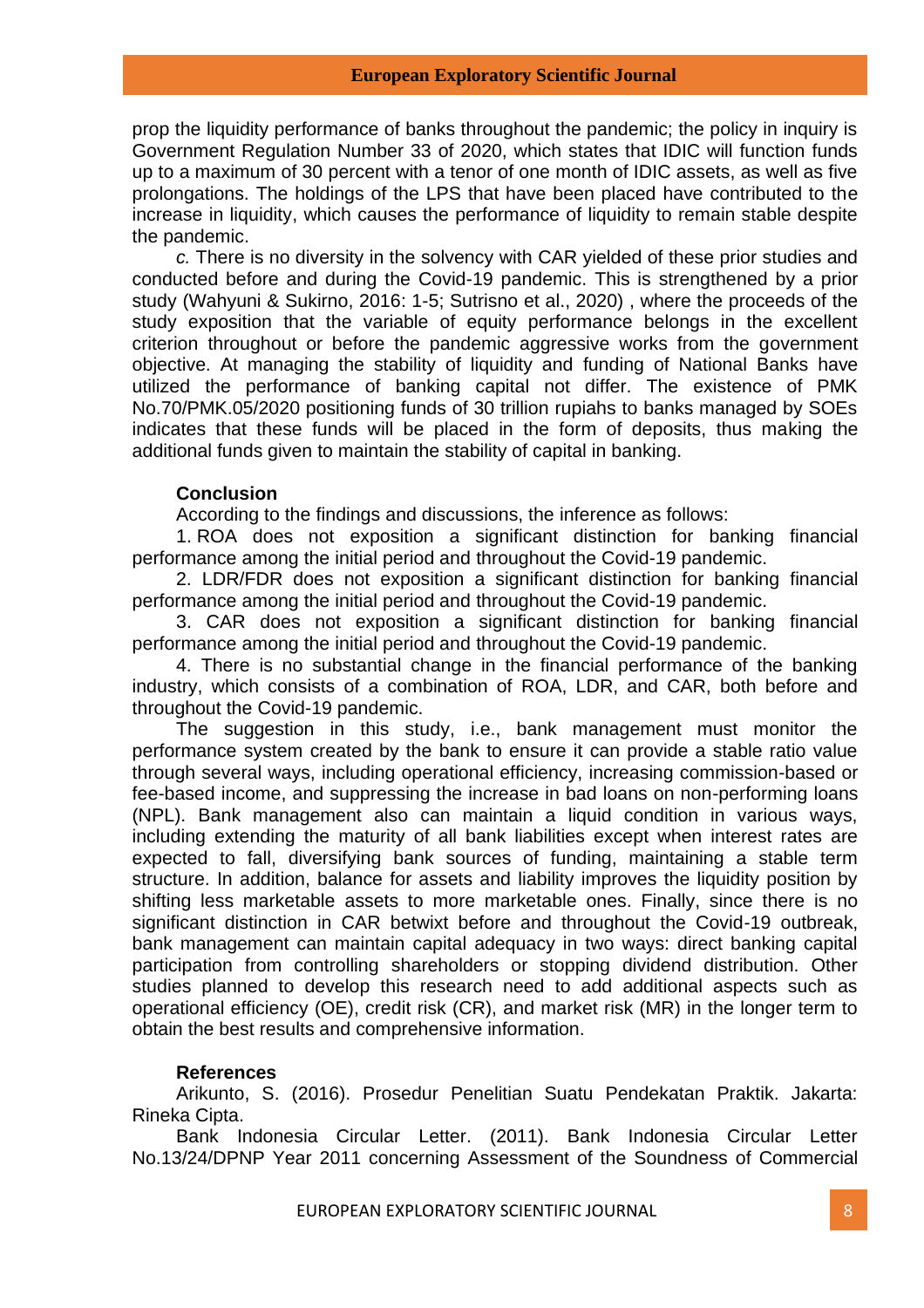Banks. Jakarta: Bank Indonesia. Available at: https://www.ojk.go.id/en/kanal/perbankan/regulasi/surat-edaran-bankindonesia/Documents/sebi143112\_eng\_1391760631.pdf

Bank Indonesia Regulation. (2011). Bank Indonesia Regulation Number 13/1/PBI/2011. Jakarta: Bank Indonesia. Available at: https://www.bi.go.id/id/archive/arsip-

peraturan/Documents/893bf147beb049f4b920f2255c827e62lamp\_se623dpnp.zip

Bank Indonesia Regulation. (2015). Amendment to Bank Indonesia Regulation Number 15/15/PBI/2013 concerning Statutory Reserves for Commercial Banks in Rupiah and Foreign Exchange for Conventional Commercial Banks. Jakarta: Bank Indonesia. at: Available at: Available at: Available at: https://peraturan.bpk.go.id/Home/Download/126379/Peraturan%20BI%20No.%2017-

11-PBI%202015.pdf

Dell'Ariccia, G., Peria, M. M., Igan, D., Awadzi, E. A., Dobler, M., & Sandri, D. (2018). Trade-offs in Bank Resolution. IMF Staff Discussion Note: SDN/18/02. Available at: https://www.imf.org/-/media/Files/Publications/SDN/2018/sdn1802-trade-offs-inbank-resolution.ashx

Devi, S., Warasniasih, N., Masdiantini, P. R., & Musmini, L. S. (2020). The Impact of COVID-19 Pandemic on the Financial Performance of Firms on the Indonesia Stock Exchange. Journal of Economics, Business, & Accountancy Ventura, 23(2), 226-242. https://doi.org/10.14414/jebav.v23i2.2313

Fornaro, L., & Wolf, M. (2020). Covid-19 Coronavirus and Macroeconomic Policy. CEPR Discussion Paper No. DP14529, pp. 1-9. Available at: https://ssrn.com/abstract=3560337

Ghozali, I. (2017). Aplikasi Analisis Multivariate Dengan Program: IBM SPSS 23 (VIII Ed.). Semarang: Badan Penerbit UNDIP.

Government Regulation Republic of Indonesia. (2020). Peraturan Pemerintah Nomor 33 Tahun 2020 tentang Pelaksanaan Kewenangan Lembaga Penjamin Simpanan dalam Rangka Melaksanakan Langkah-langkah Penanganan Permasalahan Stabilitas Sistem Keuangan. Peraturan Pemerintah (PP), Jakarta. Available at: https://peraturan.bpk.go.id/Home/Download/132015/PP%20Nomor%2033%20Tahun%2 02020.pdf

Hasan, M. (2020). Menyelidiki Anggaran Penanganan Covid-19 Dan Upaya Pencegahan Korupsinya. Koalisi Masyarakat Sipil untuk Akuntabilitas Penanganan Covid-19. Available at: https://ti.or.id/wp-content/uploads/2020/11/revisi-Kajian\_Desk-Study\_Menyelisik-Anggaran-Covid-19-Potensi-Korupsinya\_05102020.pdf

Husain, T., & Syniuta, A. (2020). Audit Fee and "The Big-Four": A Comparative Study at Initial Public Offerings (IPO) Companies in Indonesia Stock Exchange (IDX). Multidisciplinary European Academic Journal, 2(4), 1-7. Available at: https://syniutajournals.com/index.php/MEAJ/article/view/158/135

Husain, T., Quintania, M., & Hendri, N. (2020). Uji Model Kualitas Audit: Studi Empiris Perusahaan yang Melakukan IPO di Bursa Efek Indonesia. AKUISISI: Jurnal Akuntansi, 16(2), 44-52. https://doi.org/10.24127/akuisisi.v16i2.476.g363

Kadim, A., Zain, Y., & Sumarjaya. (2017). Determinants of Cost Efficiency and its Implications on Sharia Bank in Indonesia Profitability at the Period of 2012-2016. International Journal of Economic Research, 14(16), 107-126. Available at: http://repository.upi-

yai.ac.id/150/1/B7%20Determinants%20of%20Cost%20Efficiency%20and%20it%E2%8 0%99s%20Implications%20on%20Sharia%20Bank.pdf